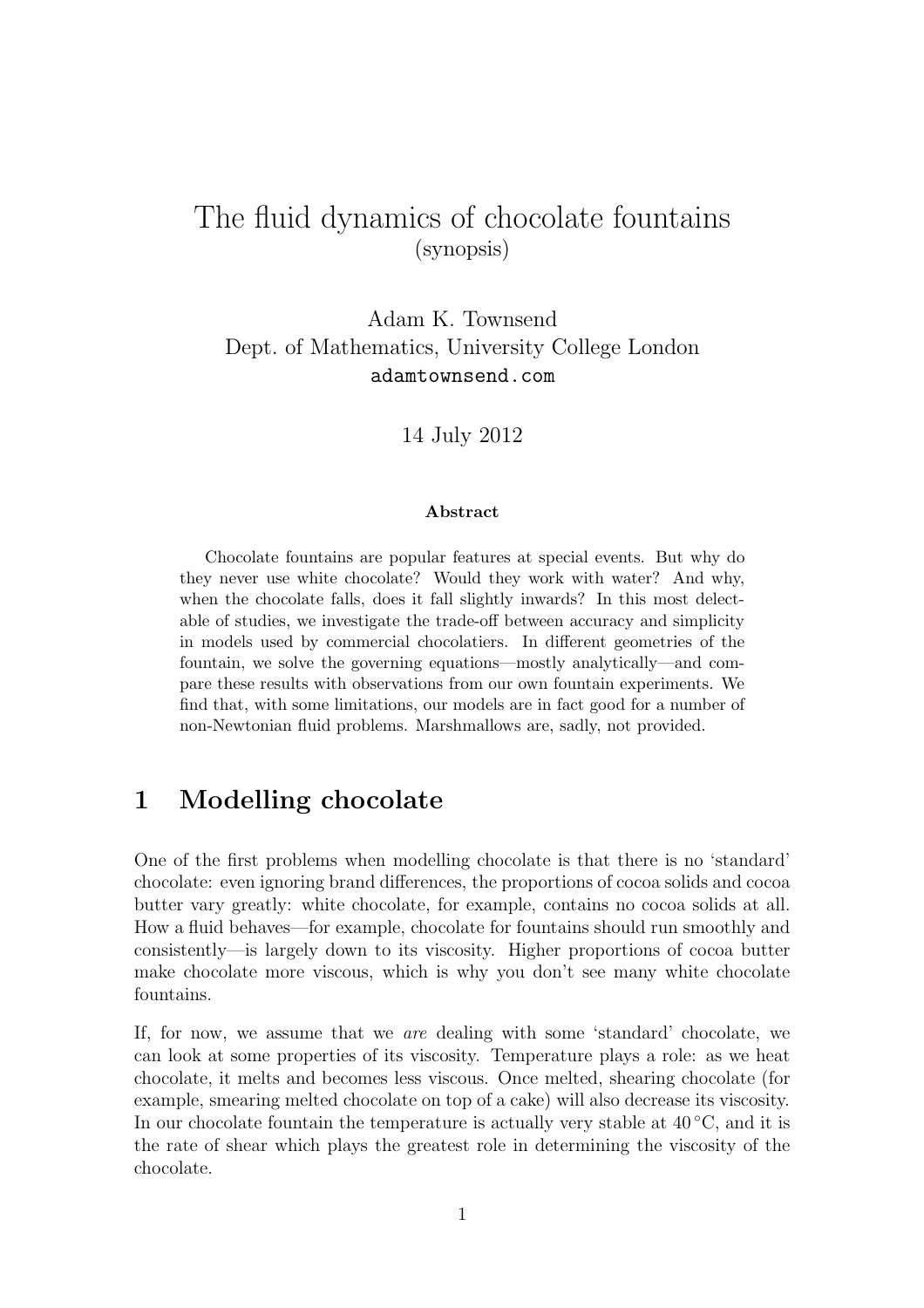<span id="page-1-0"></span>

**Figure 1:** Graph of rate of strain  $\dot{\gamma}$  against stress  $\sigma$  for a typical shear-thickening (red), Newtonian (orange) and shear-thinning (blue) fluid.

We might assume that a model which gives chocolate no viscosity at all (an *invis*cid model), modelling it like air or water, would match poorly with observation. Although that is true while the chocolate is in contact with the fountain, as it falls freely we find that it is not a terrible approximation, and it exhibits some of the observed behaviour.

When we look for a viscous model, because of the importance of shear rate on its viscosity, chocolate is in a class of fluids known as shear-thinning. Along with paint and blood, chocolate's viscosity decreases in response to an increase in its shear rate. Paint needs to have this quality so that it can run easily onto the wall when it's being applied, but not run when it is left to dry. Similarly, blood should clot if it's not moving. Shear-thinning fluids are more complicated to model than Newtonian liquids such as milk, whose viscosities remain constant at different shear rates. Fluids also exist that do the opposite to shear-thinning: their viscosities increase in response to an increase in shear rate. These are known as shear-thickening, and the best example is a paste of cornflour and water.

What these latter three different types of fluid have which defines them is a different relationship between their viscosities and the shear rate applied to them. We normally introduce stress at this point, calling viscosity the ratio of stress and strain rate (hence the gradient of their graph), and call the relation between stress and strain rate of a fluid the constitutive relation. Figure [1](#page-1-0) illustrates the differences graphically.

In this project we ask what the most suitable model is for the type of chocolate we have in our table chocolate fountain. In order to do this, we simplify our model, illustrated in Figure [2.](#page-2-0) We look at three geometries: the pipe, the dome and the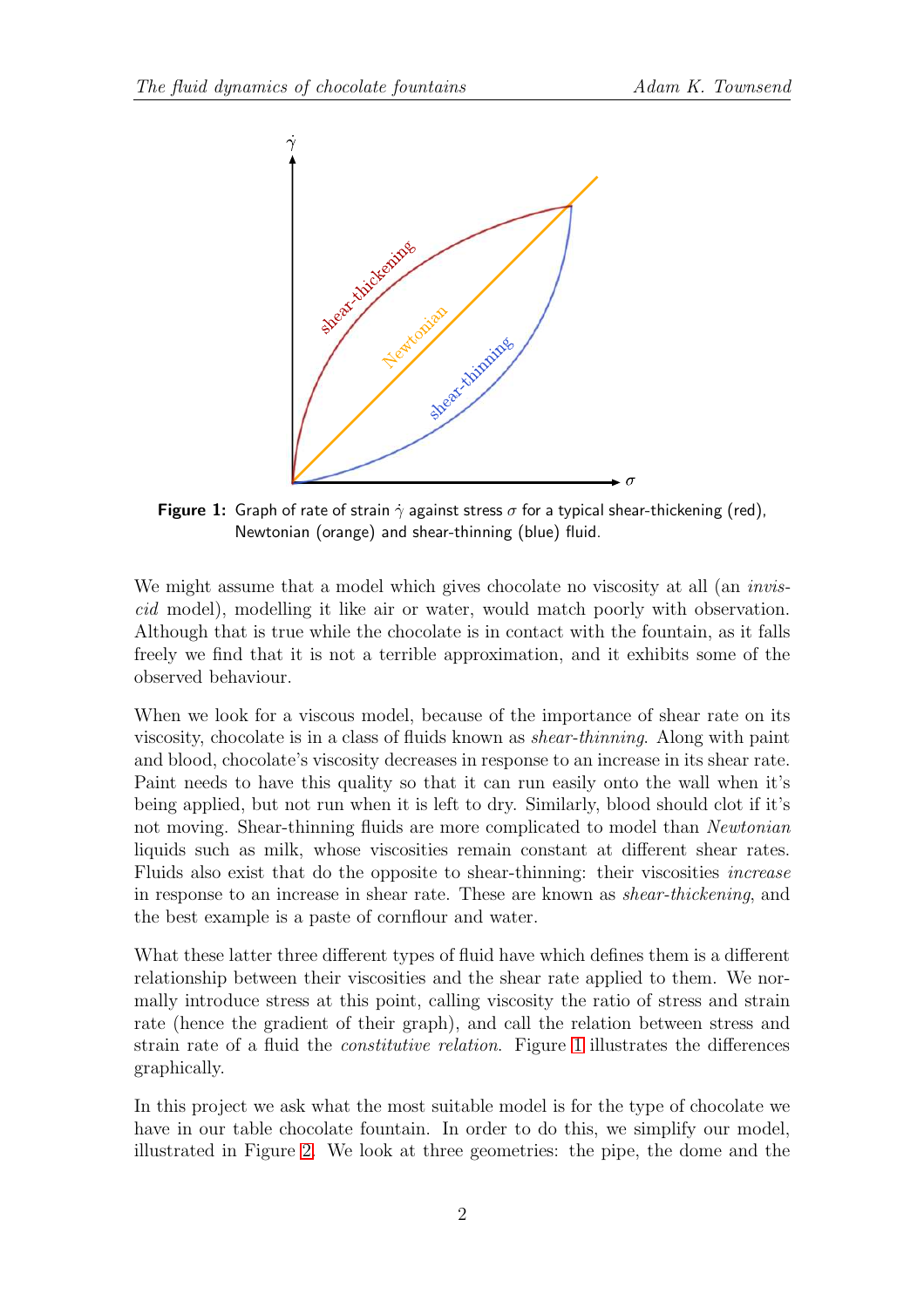<span id="page-2-0"></span>

Figure 2: We model the chocolate fountain (1) as three geometries (2).

falling sheet, and compare our predictions to experimental results.

In order to compare our predictions with our observations, we need experimentallyfound values of constants which appear in the models. Fortunately there is sufficient published work on chocolate from the confectionery industry which allows us to use appropriate values. We use these data to fix all the parameters in our models: there are no free parameters here to artificially improve our fit to the experiments.

## 2 The pipe

In our table chocolate fountain, the melted chocolate is transported from the bottom basin, where it is heated, to the top by use of an Archimedes screw. The mechanics of the fluid transport in the screw are outside the scope of the project, since we cannot observe the chocolate in the pipe, and the rotation which it produces at the top is quickly dissipated as the chocolate travels over the dome. We focus instead on a vertical pipe with a constant pressure gradient (in fact on a larger fountain with a pump this would be a better physical approximation).

The governing equations for this incompressible fluid flow are the Navier–Stokes equations,

$$
\rho \frac{\mathrm{D} \mathbf{u}}{\mathrm{D} t} = -\nabla p + \nabla \cdot \boldsymbol{\sigma} + \mathbf{F}
$$

where  $\sigma$  is the stress tensor,  $\rho$  is density, **u** is fluid speed, p is pressure, **F** are external forces (per unit volume), and  $D/Dt$  is the material derivative; and the continuity equation,

$$
\nabla \cdot \mathbf{u} = 0.
$$

We will now offer three isothermal constitutive relations as candidates.

The first is the Newtonian viscous fluid. Although it looks to be a poor choice for modelling chocolate since it assumes a constant viscosity, its compared analytical simplicity to the alternatives makes it one we should consider. This relation is given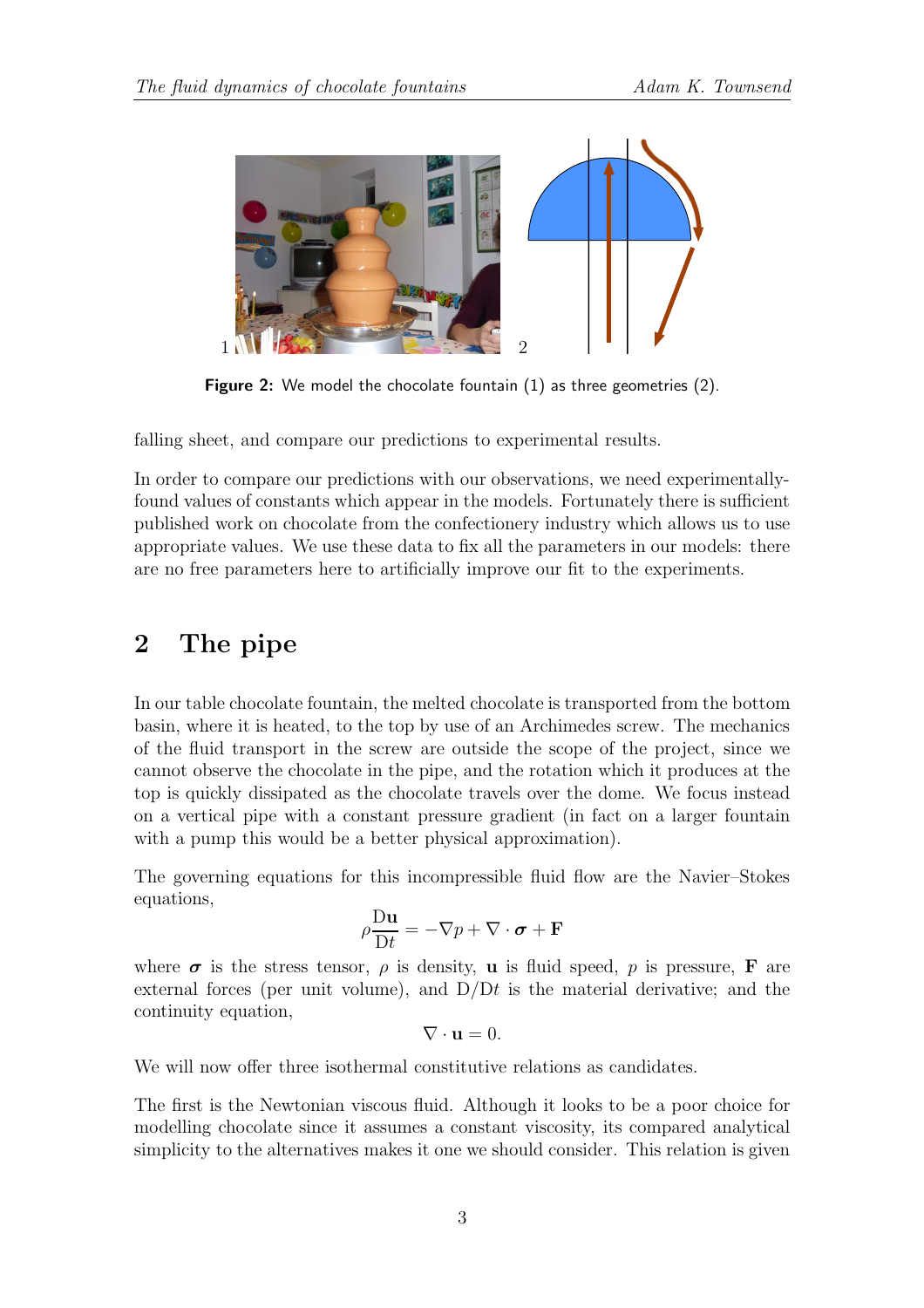(in scalar form) by

$$
\sigma = \mu \dot{\gamma},
$$

where  $\sigma$  is stress,  $\mu$  is the constant viscosity and  $\dot{\gamma}$  is the rate of strain. The resulting velocity profile is parabolic, shown in Figure [3.](#page-4-0)1. Note that the figure is drawn with zero pressure gradient but in the presence of gravity, so we see downward velocity.

In 1959, N. Casson provided a model, originally designed for printing ink, which gives a constitutive equation of

$$
\sqrt{\sigma} = \begin{cases} \sqrt{\mu_{\rm C}\dot{\gamma}} + \sqrt{\sigma_{\rm y}} & \text{if } \sigma > \sigma_{\rm y} \\ \sqrt{\sigma_{\rm y}} & \text{if } \sigma \le \sigma_{\rm y} \end{cases}
$$

with two physical constants,  $\mu_{\rm C}$  and  $\sigma_{\rm v}$ .

Casson's model was recommended by the International Confectionery Association to model chocolate from 1973 until 2000, when [Aeschlimann and Beckett \(2000](#page-7-0)) found that at lower shear rates, this model does not match experimental data well. It was difficult to find repeatability, and so interpolation data has been recommended since.

Interpolation data typically takes the form of a *power-law* model, given by

$$
\sigma = k\dot{\gamma}^n,
$$

for a given constant k. A typical value of n for chocolate is  $n = 1/3$ . Fluids with  $n < 1$  are shear-thinning, and those with  $n > 1$  are shear-thickening. Newtonian fluids have  $n = 1$ .

Using our physical values of  $n$  and  $k$ , we find that the power-law profile (Figure [3.](#page-4-0)2) is considerably flatter and slower than the Newtonian one (Figure [3.](#page-4-0)1): we get plug flow (almost) in the centre of the pipe. Casson's model, with appropriate constants, produces a graph (Figure [3.](#page-4-0)3) which is very similar to the Newtonian model, since the plug flow radius turns out to be very small compared to the pipe radius. Artificially increasing the value of the plug flow radius (Figure [3.](#page-4-0)4) would make the velocity profile more like the power-law model, but we are not at liberty to do this.

#### 3 The dome

For the fluid travelling on the dome, we limit our models to just two: Newtonian and power-law. We expect the profile on the dome to be similar to half a pipe, and Casson's model with experimental data did not significantly differ from these two in the pipe. Using the convenience that  $n = 1/3$  in the power-law model for chocolate, we proceed to solve the governing equations of these two models analytically within the geometry of the dome, and importantly make use of the scaling that the thickness of the chocolate is considerably smaller than the radius of the dome.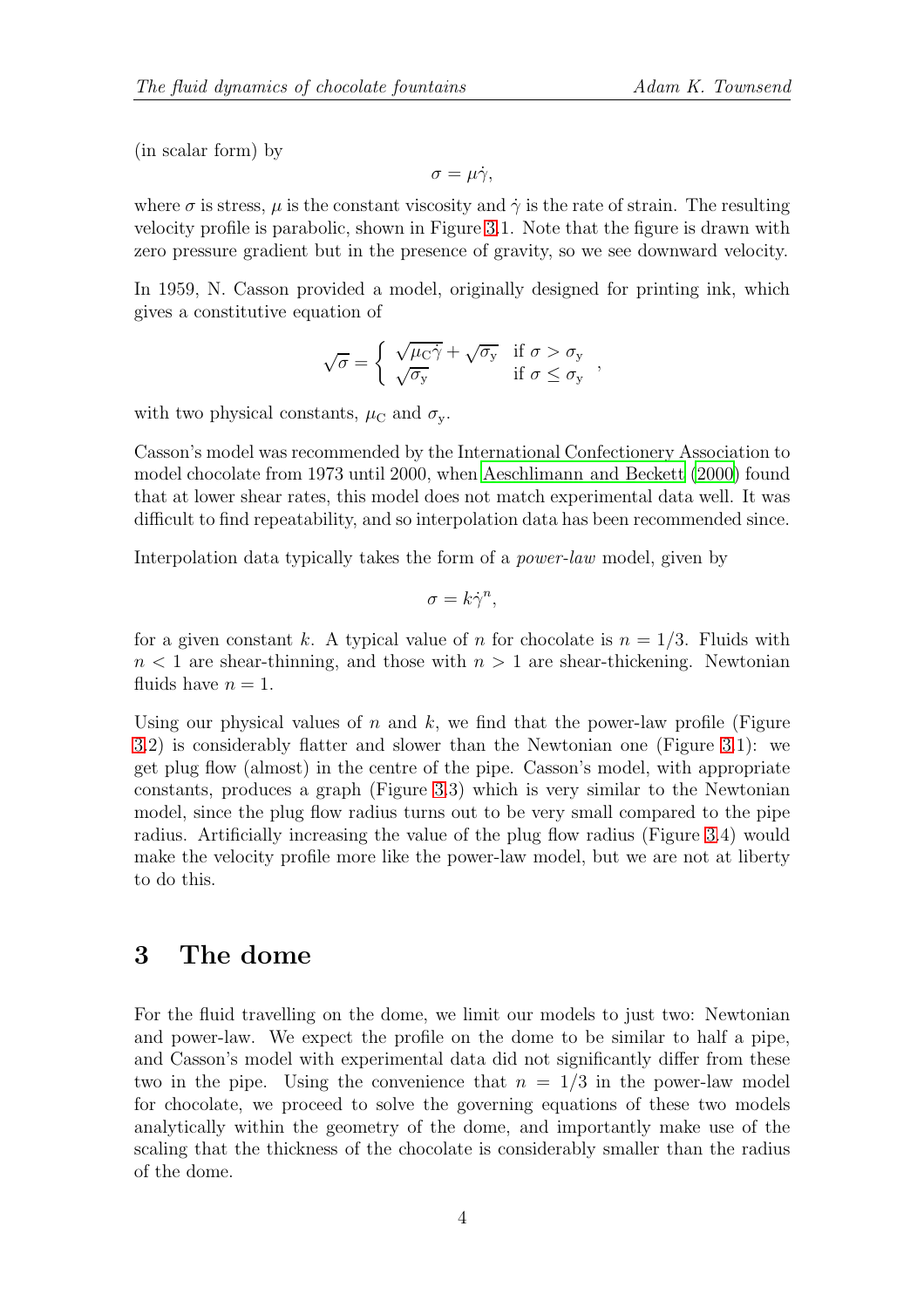<span id="page-4-0"></span>

Figure 3: Velocity profiles of pipe flows in gravity with zero pressure gradient: 1. Newtonian fluid. 2. (Shear-thinning) power-law fluid. 3. Casson fluid. 4. Casson fluid with exaggerated plug flow radius.

After this scaling, we find that the curvature of the dome disappears: the problem in both cases reduces to the fundamental equations of thin-film flow, being a pure balance of viscosity and gravity. This shouldn't be altogether surprising: our film thickness changes slowly over the dome and is tiny compared to the dome's radius. Furthermore the speeds we experience on the dome are not particularly fast. We can draw parallels with slow lava flows or problems in geophysical fluids.

We can find, then, velocities and thickness of the chocolate on the dome as a function of angle, as in Figure [4.](#page-5-0) In comparing the Newtonian and power-law cases at different film thicknesses, we find that the Newtonian fluid is on average faster (matching the pipe), except close to the surface of the dome. Figure [5](#page-5-1) shows that the Newtonian model predicts thinner films than the chocolatey power-law model, which is what we expect from faster flow. However, these films are both predicted to be much thicker than seen in experiment. The global thickness is ultimately governed by the input flux, which we found by estimating flow speed on the dome. If the no-slip condition was not being satisfied on the dome in practice, this would result in higher speeds being observed than we predicted, causing us to overestimate the flux. Our data for constants comes from a few different sources, so this could also introduce inaccuracies.

We now reconsider temperature. As chocolate cools, it becomes more viscous and this could be a problem as it falls down the dome. However, when measured, the temperature of the chocolate everywhere was  $40 \pm 0.5$  °C. [Wollny \(2005](#page-8-0)) suggests that a change of one degree causes at most a 10% change in viscosity, which is not very significant in our table chocolate fountain. For completeness (e.g. in larger fountains) we did look at temperature-dependent viscosity: the results were as [Leslie et al. \(2011\)](#page-7-1).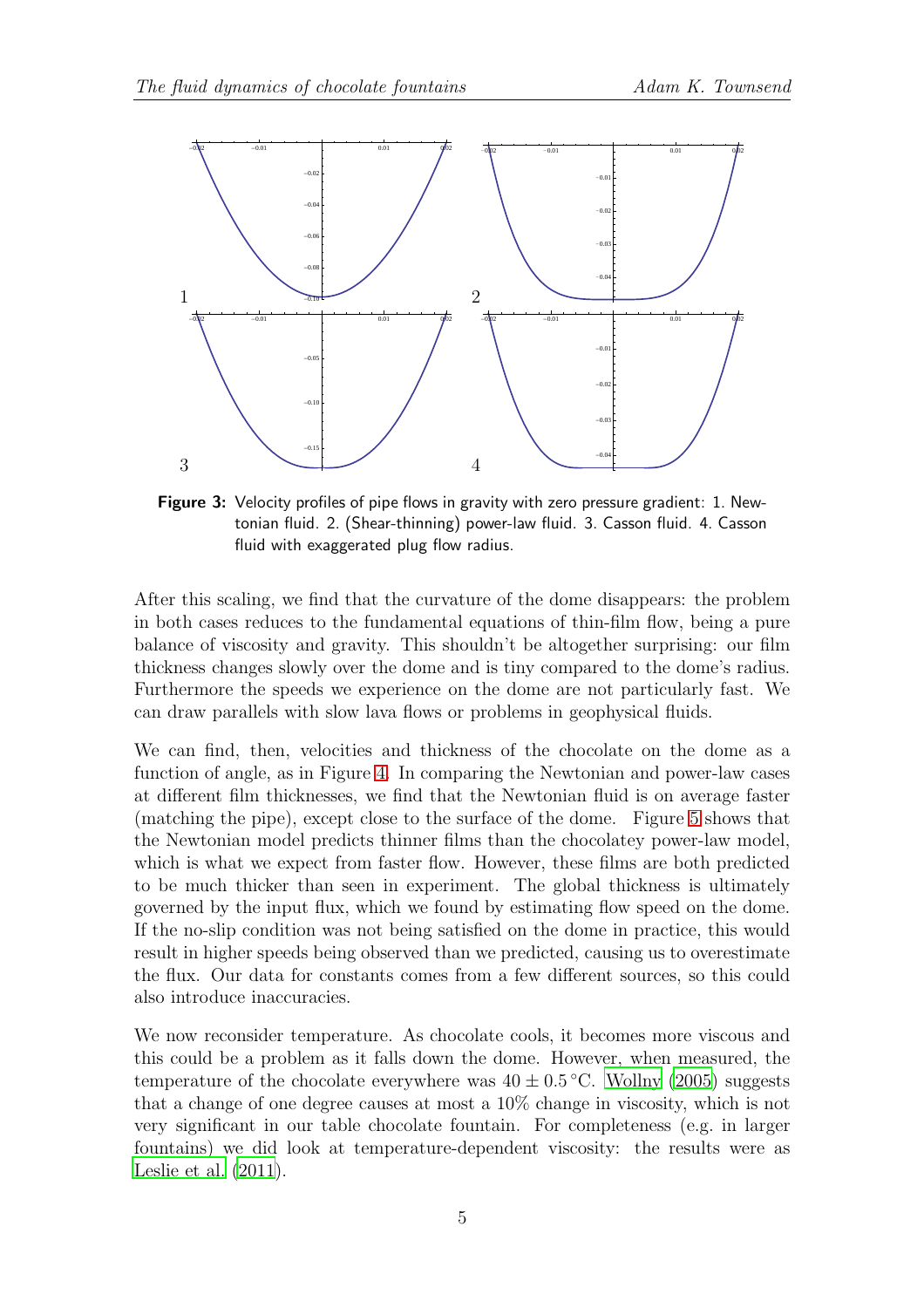<span id="page-5-0"></span>

Figure 4: Velocities following streamlines at different film thicknesses, as functions of the angle from the top,  $\theta$ . Newtonian in orange, chocolatey power-law fluid in blue. Y measures distance from the surface of the dome,  $Y = h$ represents the surface of the fluid. Same flux as in Figure [5.](#page-5-1)

<span id="page-5-1"></span>

Figure 5: Flows thicknesses on the dome in the Newtonian (orange) and power-law (blue) cases.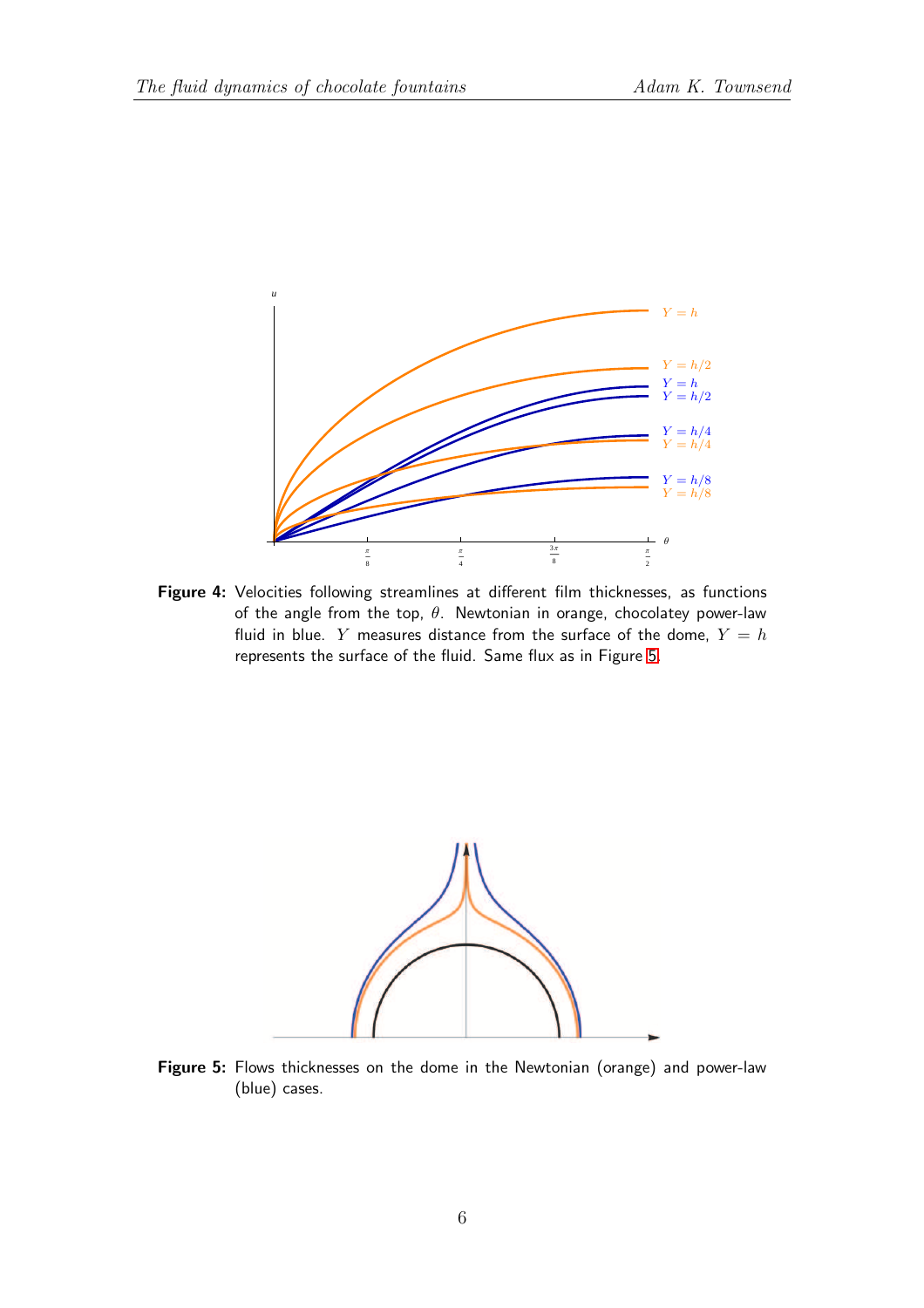## 4 The sheet

The falling sheet is the most impressive part of the chocolate fountain, but also the most mathematically difficult! The reason for this is threefold: there are two free boundaries (each side), the relation between the sheet thickness and distance along the sheet is unknown, and the position of the sheet's trajectory in space is also unknown.

We concern ourselves with steady flows, although considerable investigation could be made into the unsteady nature of the falling sheet, and we start with the simplest, inviscid fluid model. Extensive work, starting with [Taylor and Howarth](#page-7-2) [\(1959\)](#page-7-2), has been conducted on water bells, where a jet of water is impacted onto a flat surface, and the water spreads out in a thin sheet (the water-hitting-a-spoon effect!). Surface tension then pulls the sheet back inwards to form a closed water bell: the same inward-falling effect as observed in our chocolate fountain.

We use the scaling that the sheet is very thin compared to its height, and so velocity is constant throughout the cross-section (this is where we need the inviscid approximation). To find an analytical solution, we further assume that the radius of the dome is considerably smaller than the height of the sheet. Although this is true for water bells, this assumption is not good for us to make, since these are of similar order. However, doing so allows us to predict the trajectory of the sheet (Figure [6,](#page-7-3) in blue), which falls inwards even though the fluid is inviscid, although more so than we see in experiment (in brown). Energy arguments also invalidate the inviscid assumption.

[Gilio et al. \(2005\)](#page-7-4) derives equations of motion for inviscid and Newtonian viscous falling sheets, with a constant viscosity in the Newtonian case very similar to chocolate under this shear. We match our inviscid prediction from the work above with theirs to plot the predicted path of the sheet (Figure [6,](#page-7-3) in pink) which agrees pretty well with experiment (in brown). Artificially altering the surface tension parameter would generate falling sheets with steeper/shallower angles, although we are not at liberty to do this. Note that there is considerable difference at the top of the sheet between predictions and reality: we attribute this to the teapot effect, caused by atmospheric pressure and wetness of the base of the dome.

# 5 Conclusion

We started with four potential models. Analysis in the pipe allows us to ignore Casson's model on the dome, where we find a power-law model which we can solve analytically to be the most appropriate. We also find that scaling removes the curvature of the problem, reducing it to thin-film flow. In the sheet, we find that variations in viscosity are not as important as the presence of viscosity itself, and we have been able to find a good match to experiment with a Newtonian viscous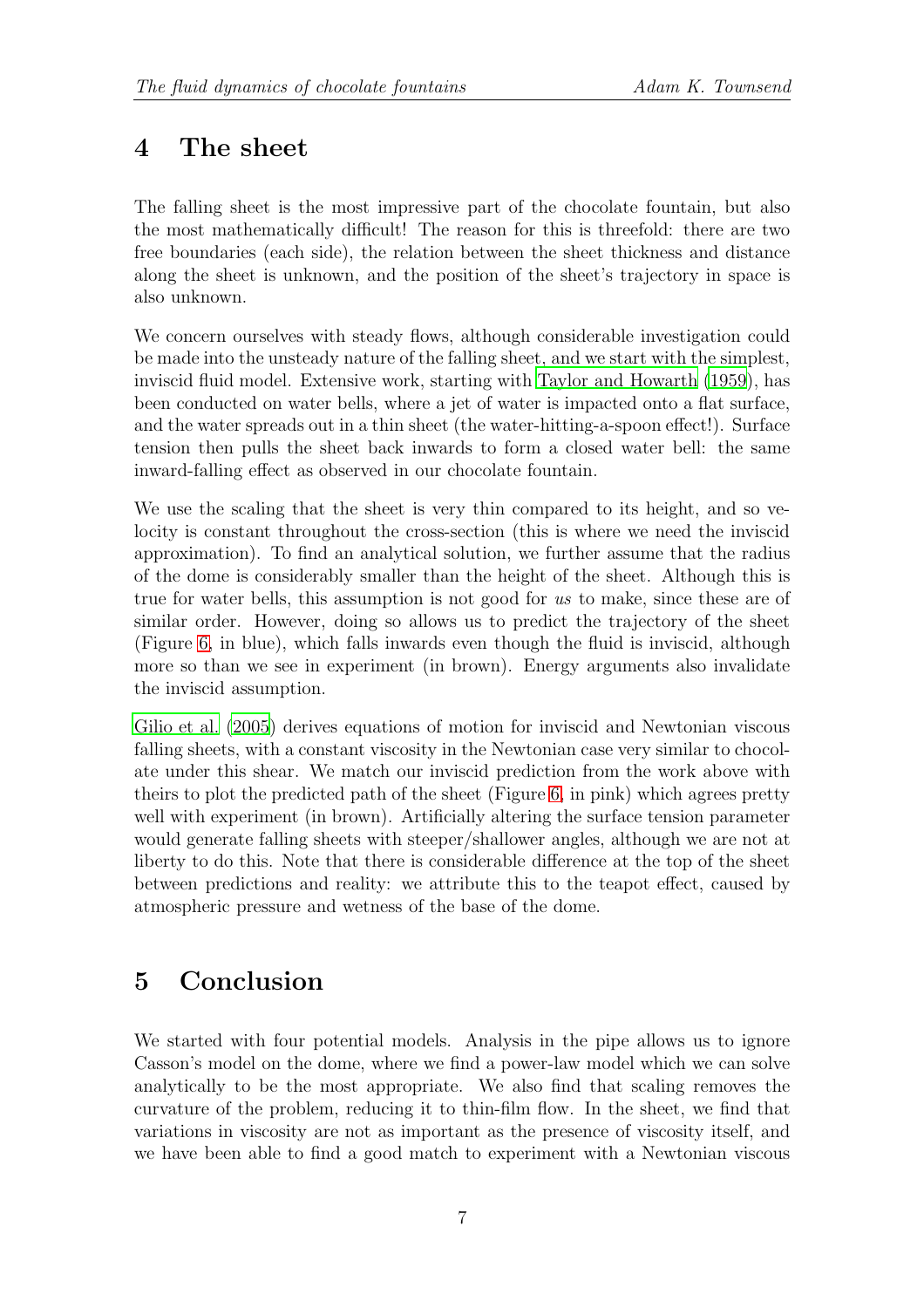<span id="page-7-3"></span>

Figure 6: Profile of the falling sheet in the inviscid (blue) and viscous (pink) cases. Experimental observation (brown) included for comparison.

model, where all our parameters come from commercial experiments. Further work into instabilities in the falling sheet is critical to coating flows, not just in chocolate but also in industrial settings like the manufacture of technology such as television screens.

### References

- <span id="page-7-0"></span>J.-M. Aeschlimann and S. T. Beckett. International interlaboratory trials to determine the factors affecting the measurement of chocolate viscosity. Journal of Texture Studies, 31(5):541–576, November 2000. ISSN 1745-4603. doi: 10.1111/j.1745-4603.2000.tb01019.x. URL [http://onlinelibrary.wiley.com/](http://onlinelibrary.wiley.com/doi/10.1111/j.1745-4603.2000.tb01019.x/abstract) [doi/10.1111/j.1745-4603.2000.tb01019.x/abstract](http://onlinelibrary.wiley.com/doi/10.1111/j.1745-4603.2000.tb01019.x/abstract).
- <span id="page-7-4"></span>M. Gilio, F. Al-Bender, and J.-P. Kruth. The dynamics of a moving sheet of liquid, part I: derivation of the 2D equations of motion. European Journal of Mechanics - B/Fluids, 24(5):555–571, October 2005. ISSN 0997-7546. doi: 10.1016/j.euromechflu.2004.12.003. URL [http://www.sciencedirect.com/](http://www.sciencedirect.com/science/article/pii/S0997754604001311) [science/article/pii/S0997754604001311](http://www.sciencedirect.com/science/article/pii/S0997754604001311).
- <span id="page-7-1"></span>G. A. Leslie, S. K. Wilson, and B. R. Duffy. Non-isothermal flow of a thin film of fluid with temperature-dependent viscosity on a stationary horizontal cylinder. Physics of Fluids, 23(6):062101, 2011. ISSN 10706631. doi: 10.1063/1.3593393. URL <http://strathprints.strath.ac.uk/33826/>.
- <span id="page-7-2"></span>Geoffrey Taylor and L. Howarth. The dynamics of thin sheets of fluid. I. Water bells. Proceedings of the Royal Society of London. Series A. Mathematical and